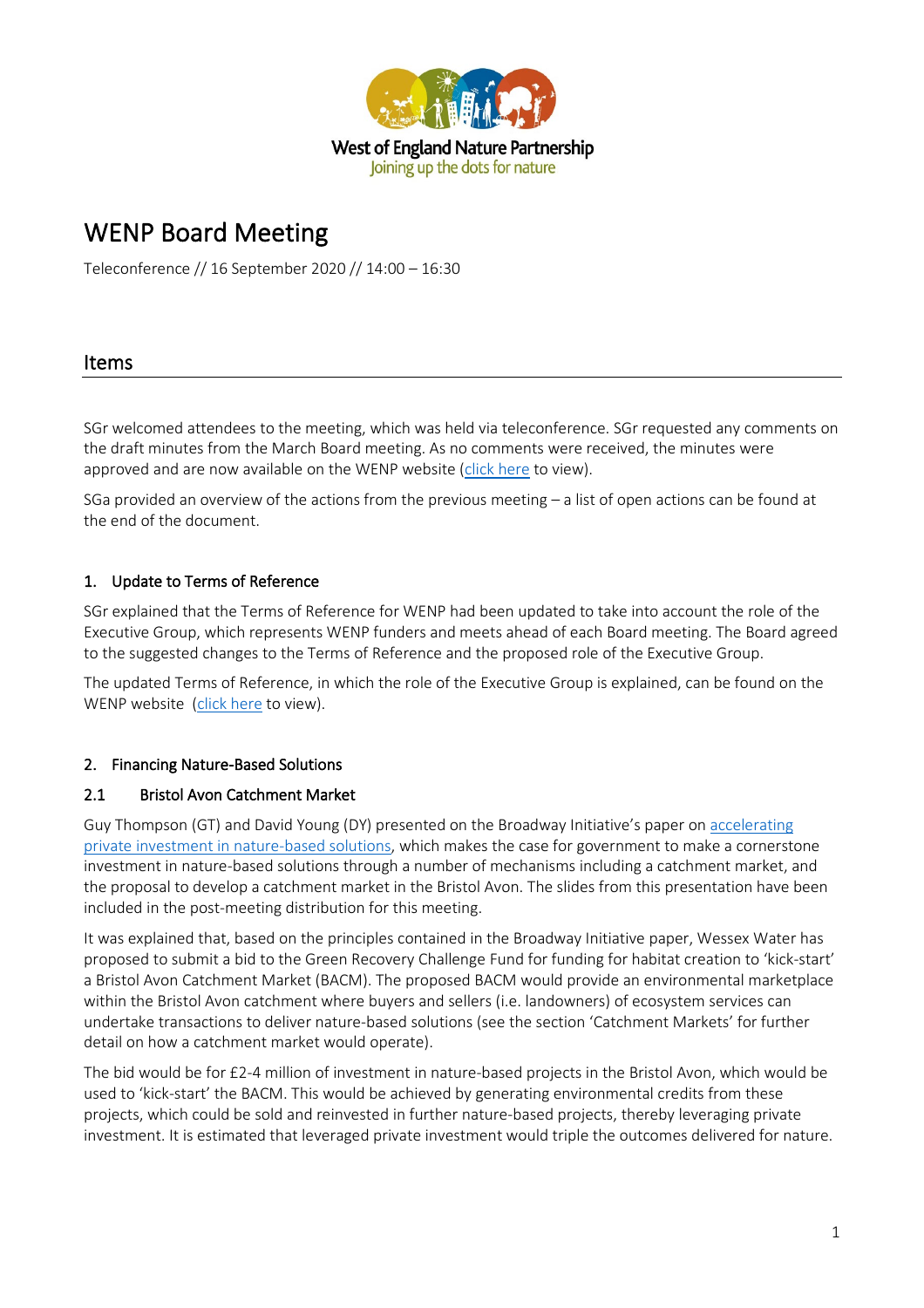

The bid would be led and funded by Wessex Water, in partnership with Avon Wildlife Trust and Wiltshire Wildlife Trust. All of the grant would be invested in nature-based projects. Wessex Water would retain a right to charge a brokerage fee on subsequent sales of credits generated by the projects, although the majority of this would be reinvested in the market.

In response to questions from the Board, it was explained that:

- Catchments have been chosen as the best geography on which to base markets for nature-based solutions as they can account for downstream effects of interventions.
- The catchment market approach (as well as Landscape Enterprise Networks (LENs) are very flexible in accommodating different types of services, including interventions in urban areas, to the extent that there is a buyer. The inclusion of biodiversity offsetting would facilitate interventions in urban settings, and there may be an opportunity to finance nature-based social prescribing in cities.
- The blending of public and private finance incentivises long-term land-use change where public finance alone may not be sufficient.
- There has been engagement with the agriculture sector in the production of the Broadway Initiative Paper, and dialogue with the NFU has suggested that they are favourably disposed towards marketbased solutions but require practical examples of the approach working.

It was agreed that governance arrangements would be crucial in ensuring that the proposed catchment market delivers strategic priorities in the region, and in ensuring that the market operates transparently and fairly.

Board members agreed to support from WENP in developing and applying the catchment market approach in Bristol. It was agreed that SGa would speak to GT and IB regarding the provision of a letter of in-principle support from WENP for the Bristol Avon Catchment Market bid to the Green Recovery Challenge Fund.

IB noted that the proposed catchment market would be an approach for financing nature-based solutions in the West of England, but not the only approach. There could be an ecosystem of mechanisms that work across the area.

## 2.2 Green Recovery Challenge Fund

IB provided a summary of the bids that Avon Wildlife Trust were planning to submit to the Green Recovery Challenge Fund, which were sent around to Board Members post-meeting.

SGa added that Bristol Avon Rivers Trust were planning a bid in the Chew Valley, and that there would be a bid for River Frome Tributaries through the River Frome Reconnected project.

It was agreed that it would be useful for WENP to coordinate a letter of support for bids to the Green Recovery Challenge Fund in the West of England, noting the strategic context in the region and drawing links between the bids and regional priorities.

*Post-meeting note: the letter of support will be sent on behalf of WENP, the BACP, WECA and the four Local Authorities, also noting the links between the projects and the JGIS.* 

*Post-meeting note: the list of projects being submitted to the Green Recovery Challenge Fund in the West of England was shared with Board Members after the meeting.*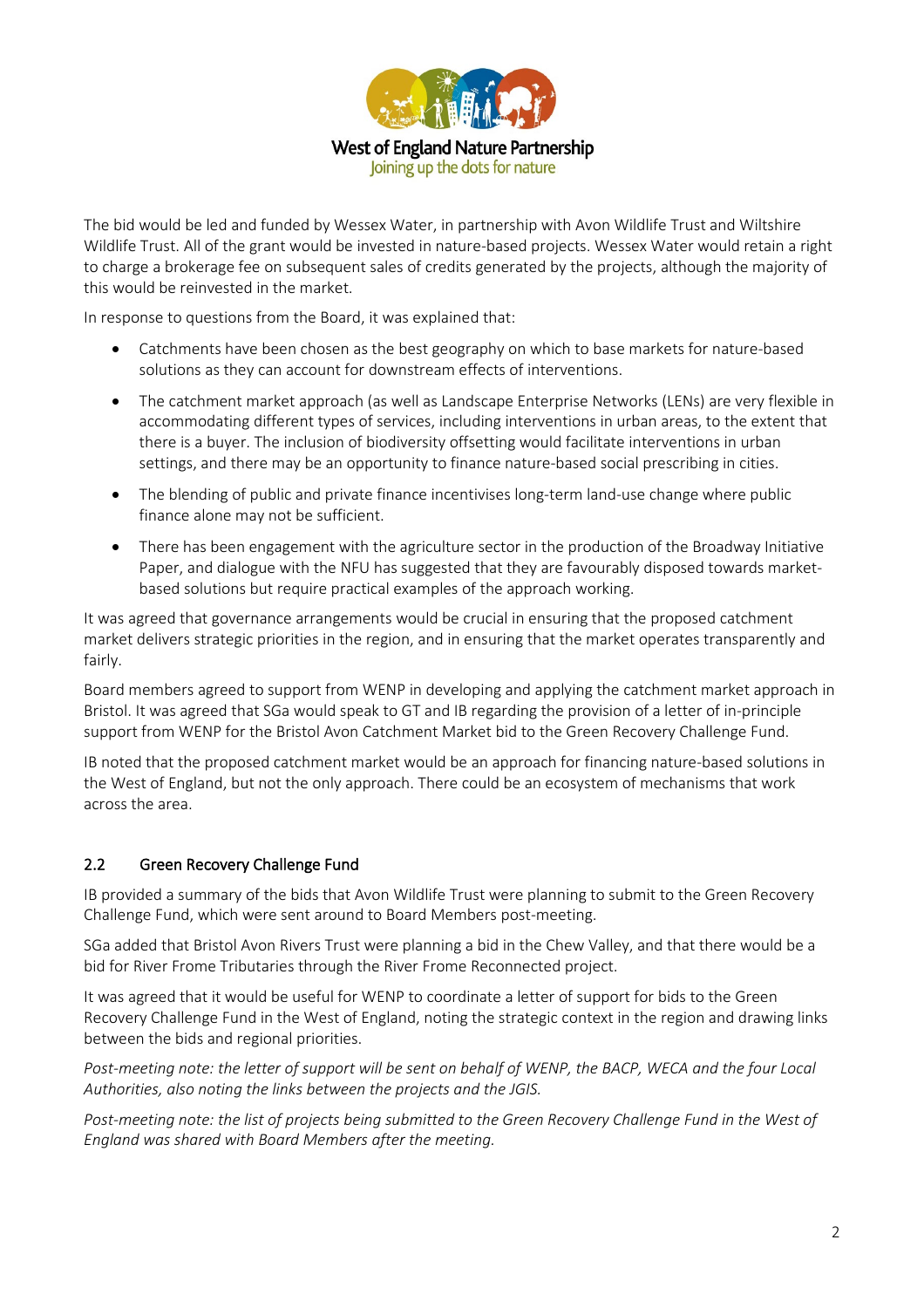

ActionSep20/01: SGa to coordinate with Guy Thompson and Ian Barrett on providing a letter of inprinciple support from WENP for the Bristol Avon Catchment Market bid to the Green Recovery Challenge Fund bid.

ActionSep20/02: SGa to coordinate a West of England letter of support for bids submitted to the Green Recovery Challenge Fund.

## 3. NRN Implementation WG Update

SGa provided an update on the work of the Nature Recovery Network (NRN) Implementation Working Group and presented the most recent version of the NRN Prospectus of investible projects, which was circulated to members pre-meeting. The prospectus aims to bring together, in one place, strategic projects in the region that would make a significant contribution to the NRN. As well as being a reference for partners, this can help to inform the investment of resources into nature's recovery by providing a project 'pipeline' that can be referred to when funding for nature recovery is made available.

RK noted that there needed to be a very clear reference to the Joint Green Infrastructure Strategy (JGIS) and NRN, to leave no room for doubt.

AH noted the importance of mosaic habitats and the potential to utilise natural processes with the projects listed, and suggested some equivocation be used in reference to particular habitat types to encourage this approach.

RW noted that there could be reference to the 25 Year Environment Plan objectives that each project would contribute to. SGa replied that this was done indirectly through the references to the NRN goals, which are based on a regional interpretation of the 25YEP goals. IB added that it would be useful to start thinking about where in the West of England would be appropriate for Nature Recovery Areas, based on the thinking in the Prospectus.

IB explained that the next step is to work up these projects and programmes towards becoming shovel-ready, and that any capacity to do so would be useful. MM added that it would be useful to work up the projects and programmes using the JGIS assessment forms, for consistency with the approach of the Green Infrastructure Working Group.

It was requested that any additional comments on the Prospectus, and the programmes and projects therein, be sent to SGa for update.

It was agreed that an updated version of the Prospectus would be brought to each Board meeting for approval.

ActionSep20/03: Board members to provide any further comments on the NRN Prospectus to SGa.

ActionSep20/04: SGa to update the NRN Prospectus based on comments received at the meeting and any additional comments received post-meeting.

## 4. West of England Tree and Woodland Strategy Update

SGa provided an update on the work on the West of England Tree and Woodland Strategy (full title: The Forest of Avon Plan – a Tree and Woodland Strategy for the West of England), as summarised in the written update provided to members pre-meeting. The work of the Forest of Avon Trust on the Strategy has been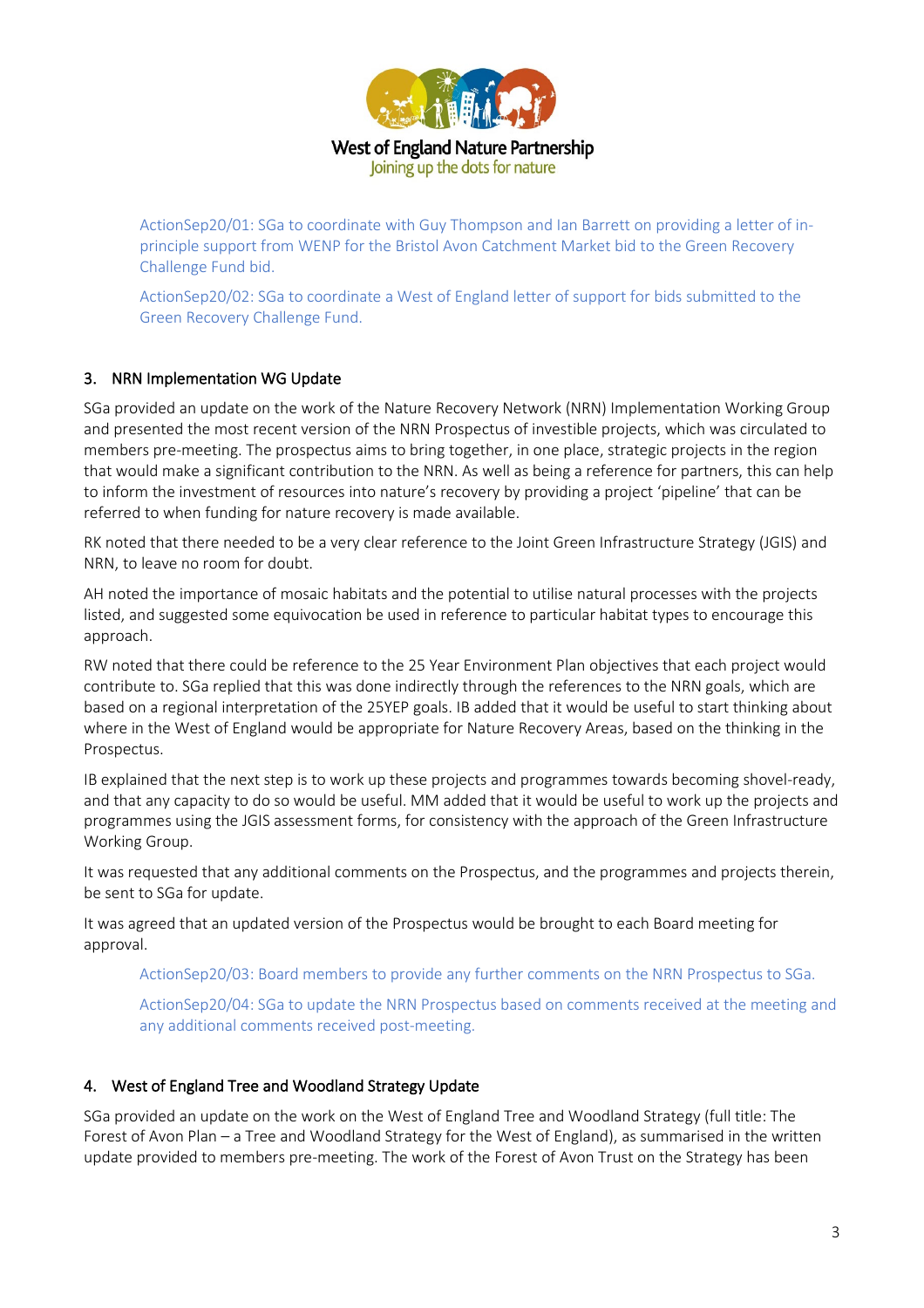

completed, and SGa is now working to complete the document. There is a need for funding for the design of the finished version.

SGr observed that there was currently a lack of reference to key areas for woodland creation, as are identified in the NRN Prospectus. It was also noted that an improved read-across to the NRN and JGIS would be useful.

*Post-meeting note: SGa met with the Woodland Trust to discuss communication of the Tree and Woodland Strategy, where it was agreed to produce 'interim' an Executive Summary and Principles ahead of publication of the full version of the Strategy next year.*

ActionSep20/05: SGa to write a formal note of thanks to the Forest of Avon Trust for their work on the Tree and Woodland Strategy.

## 5. Environment Officer Steering Group update

SGa provided members with a brief update on the Environment Officer Steering Group (EOSG), which has been set up to ensure all organisations can respond effectively to deliver the requirements of the DEFRA 25 Year Environment Plan (YEP) and Environmental Bill alongside those for housing, place-making and clean growth. A key role of the EOSG is coordinating resource and intelligence.

The EOSG comprises representatives from WECA, the four West of England Unitary Authorities, WENP, BACP, Natural England and the Environment Agency. The first meeting of the group was in August 2020. The purpose of the meetings of the EOSG is to ensure that officers responsible for developing environmental policy & strategy and delivering projects under the green infrastructure portfolio have a forum to share cross portfolio information. This is to facilitate cross collaboration and best practice.

It was noted that it would be key to ensure that the work and decision-making of the EOSG and WENP is closely coordinated and is complimentary.

ActionSep20/06: SGa to send the Terms of Reference for the EOSG and presentation given at the first meeting of the EOSG to WENP Board.

#### 6. Update on Nature Recovery Network and Local Nature Recovery Strategy

SGa provided an update on the national approach to the Nature Recovery Network (NRN) and Local Nature Recovery Strategies (LNRSs), based on the DEFRA LNP Webinar received in August:

- The Nature Strategy will be the overarching strategy for halting and reversing BD loss in England, linking with other strategies such as the England Tree Strategy. It will set out the overall level of ambition and more specific goals for habitat and species recovery over ten years (e.g. restore 75% of protected sites to favourable condition).
- The **Nature Recovery Network** (NRN) is seen as an 'expanded, improved and increasingly connected network of places across England that are richer in wildlife, help recover our species and are more resilient to climate change and other pressures', and will be consistent with the goals of the Nature Strategy. Protected sites will be the core of the NRN, enhanced and connected via new and improved wildlife-rich places, and **Nature Recovery Areas** at a landscape/catchment scale will make a significant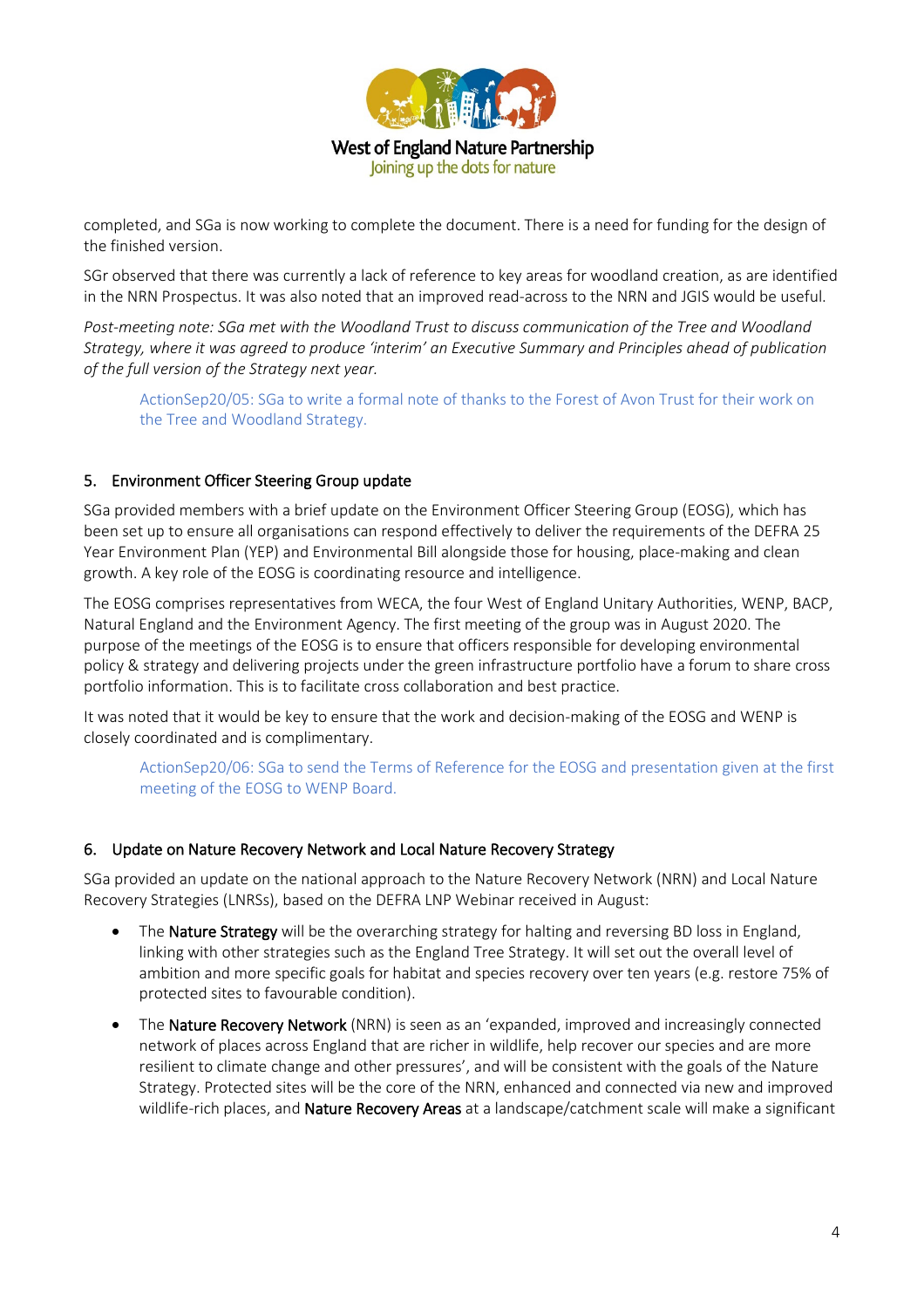

contribution to the network. Spatial tools to plan locally and nationally will be needed, and for delivery strong partnerships and integration into funding streams will be crucial.

- Local Nature Recovery Strategies (LNRSs) are spatial strategies for nature, which will support delivery of biodiversity net gain and planning strategies. They will agree priorities for nature's recovery, map the most valuable existing habitat, and map proposals for creating or improving habitat for nature and wider environmental goals.
	- o LNRSs will be non-binding, but there will be a duty to regard them in planning.
	- o There are pilot of LNRSs ongoing in five areas, including Cornwall.
	- o It was confirmed that production of each LNRS will be led locally by a responsible authority from the list of public bodies set out in the bill.
	- o LNPs will be key in the development of LNRSs.

MM observed that there may need to be a Memorandum of Understanding between WECA and the four UAs for the production of the LNRS for the West of England.

RK noted that it could be useful to communicate with DEFRA that there is a need early coordination between Nature Recovery Areas, the NRN and LNRSs.

## 7. Partner updates

SGr requested any updates from partners.

- Bristol Avon Catchment Partnership (BACP) has offered a role for an assistant to the Catchment Coordinator, which will increase the capacity to work through BACP and joint ventures.
- Andy Hicklin will be leaving the **Environment Agency** soon, but a replacement has been recruited to start in November and will continue to engage with WENP. The Board thanked Andy for his valuable contribution to WENP and wished him luck for the future.
- The Woodland Trust provided an update on the Nature for Climate Fund bid led by the Forest of Avon Trust. DEFRA has offered early revenue funding, but a full decision is expected from DEFRA in October or November. This could be worth an update at the next WENP Board meeting.
- Avon Wildlife Trust has had to make redundancies due to the financial impact of Covid-19. The organisation has restructured to maintain front-line delivery, refocusing on the NRN, nature-based solutions and integrating engagement in these works. AWT was successful in its bid to Wessex Water for the continuation of the North Somerset Levels and Moors Partnership.
- Bristol Water's strategic approach will be shaped by regional strategies such as the JGIS and the Tree and Woodland Strategy.
- North Somerset Council's rewilding programme is continuing, with 20,000 trees to be planted this winter. The North Somerset GI Strategy is being prepared, with the first draft planned for November. A motion for a nature emergency policy will be going to full council. JF has received funding for two new members of staff: a flood risk manager and a principal ecologist.
- An ecological emergency was declared by Bath and North East Somerset Council, which is now reflecting on what roles are needed to act on it and to replace the GI Coordinator post. The Somer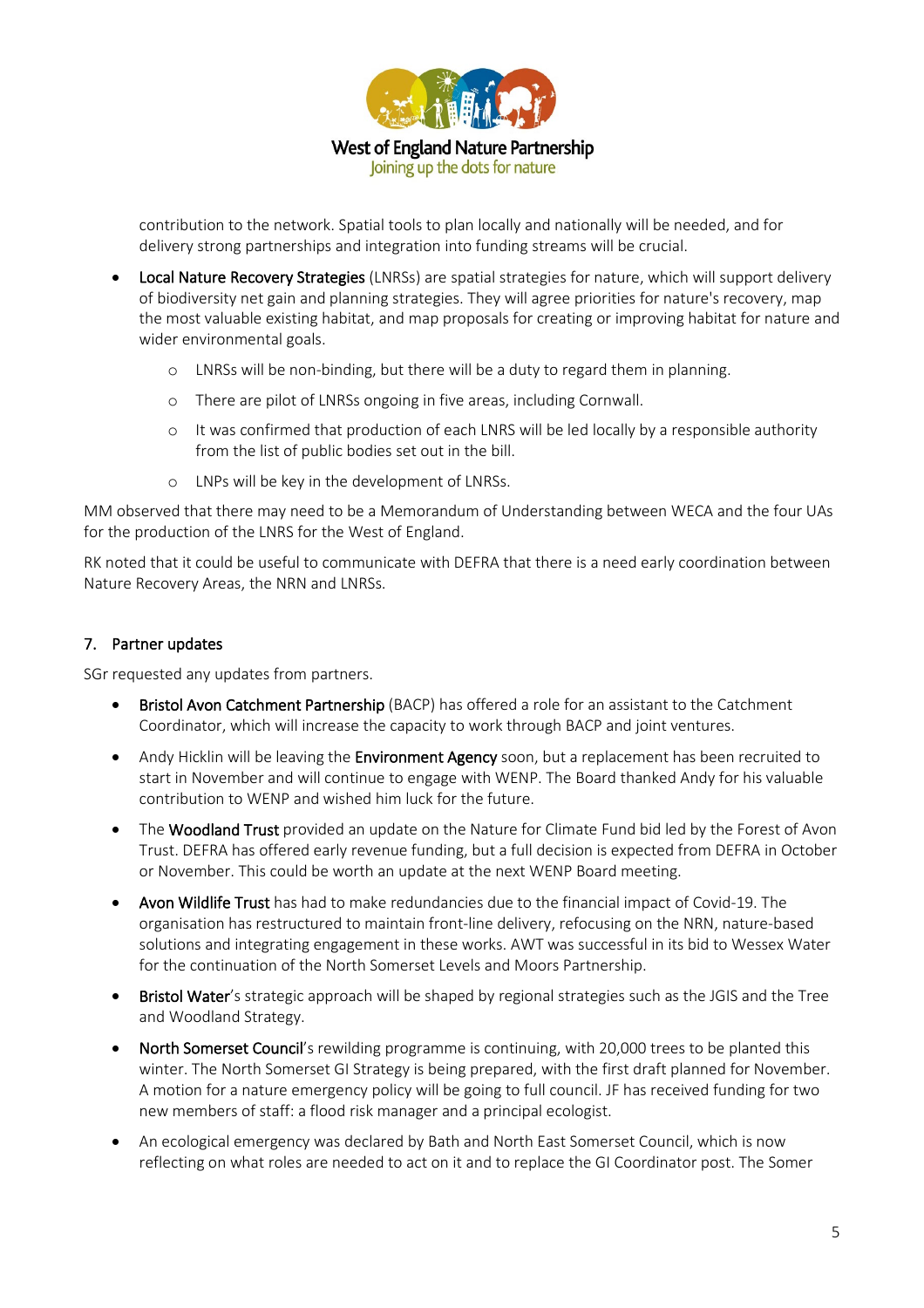

Valley Rediscovered Programme is gaining momentum. James Bevan's speech on investment in natural environment being an investment in the NHS was welcome.

ActionSep20/07: SGa to share the information on Bathscape with the WENP Board.

## 8. Any Other Business

SGa reminded attendees that th[e WENP Conference](https://www.wenp.org.uk/2020/wenp-conference-2020/) would be held on 8<sup>th</sup> October 2020, and requested it was shared within partner organisations.

The Wetland component of the NRN is being updated through BACP, adding water quality and barriers to fish passage to the existing mapping, and looking at possibilities to map riparian habitat connectivity.

It was recommended that a joint letter be sent to the Western Gateway Chair with Gloucestershire LNP and the Wiltshire Wildlife Trust, as it has not been possible to engage Welsh LNPs.

JF suggested there should be more engagement with work on the Severn Estuary, and suggested inviting a representative from the Devon & Severn Inshore Fisheries and Conservation Authority. RC noted that there was also a Severn Estuary Partnership Steering Group.

SGa explained to members that internships through UWE, part-funded by Santander, would be explored to support work on the NRN Prospectus.

ActionSep20/08: SGa to finalise joint letter of engagement to Western Gateway Chair.

ActionSep20/09: SGa to explore who the best representative would be on the WENP Board for the Severn Estuary.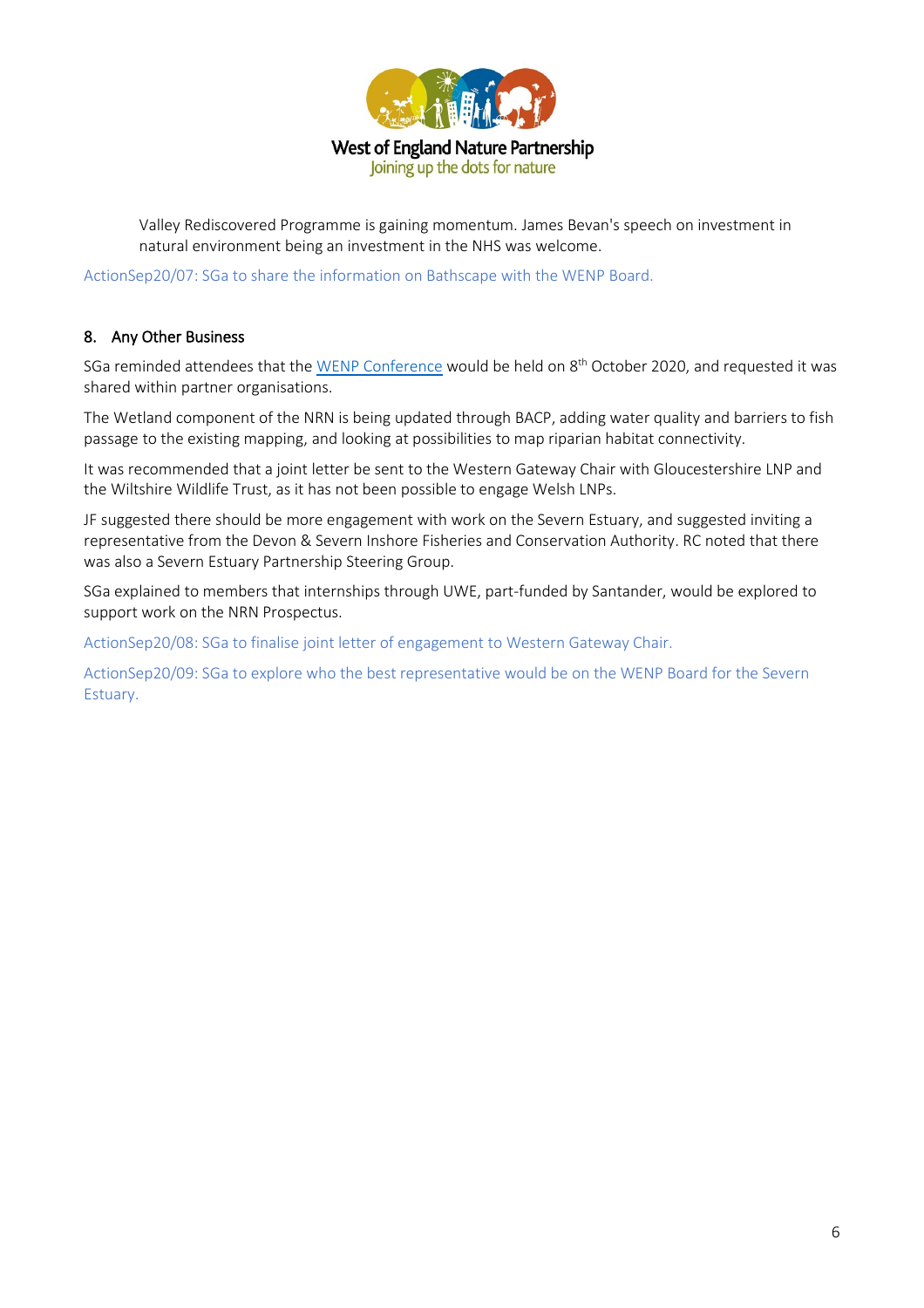

## Attendance

### Attendees

| Selena Gray (Chair) – SGr | West of England Nature Partnership       |
|---------------------------|------------------------------------------|
| lan Barrett – IB          | Avon Wildlife Trust                      |
| Mark Minkley - MM         | Bath & North East Somerset Council       |
| Richard Cresswell – RC    | Bristol Avon Catchment Partnership       |
| Richard Ennion – RE       | Bristol City Council                     |
| Natasha Clarke – NC       | <b>Bristol Water</b>                     |
| Andy Hicklin – AH         | <b>Environment Agency</b>                |
| Rachel Williams - RW      | Natural England                          |
| John Flannigan — JF       | North Somerset Council                   |
| Laura Ambler – LA         | West of England Combined Authority / LEP |
| Ross Kennerley – RK       | <b>Woodland Trust</b>                    |
| Stuart Gardner – SGa      | West of England Nature Partnership       |
|                           |                                          |
|                           |                                          |

## **Observers**

Guy Thompson – GT Wessex Water / EnTrade David Young – DY Wheatley-Young Partners

## Apologies

Russell Ashfield National Trust Tom Boden National Trust Ruth Barden Wessex Water

Sally Hogg Sally Hogg Bristol City Council (representing Directors of Public Health) Marion Steiner **Bristol, North Somerset & South Gloucestershire CCG** Paul Cottington National Farmers Union

Savita Wilmott **Natural History Consortium** Brian Glasson South Gloucestershire Council (representing Heads of Planning) David Villis **South Gloucestershire Council** South Gloucestershire Council